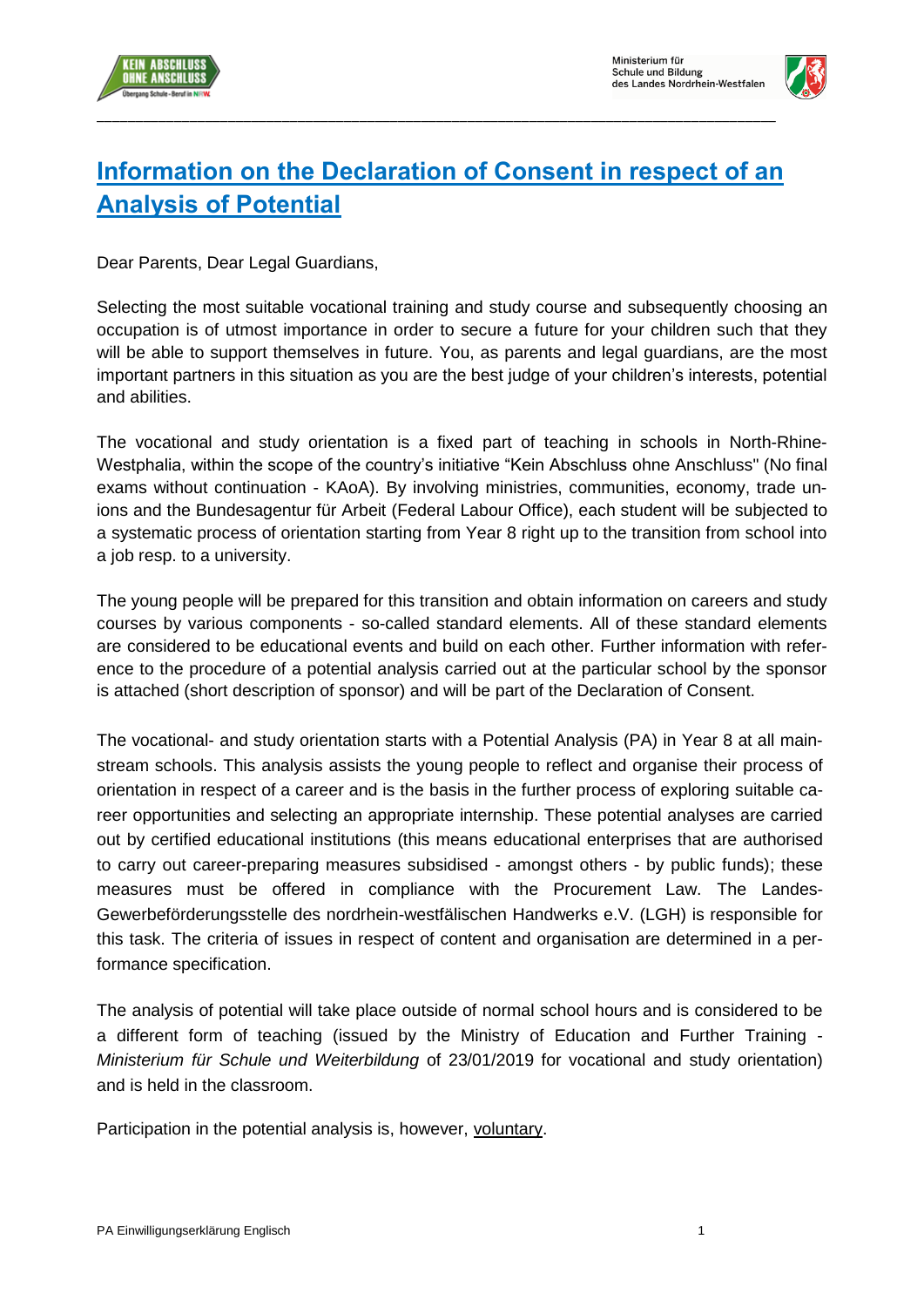

Only those students will take part, whose parents have signed the attached Declaration of Consent for the survey, processing and utilisation of the above person-related data. Students will not suffer any disadvantage, should they decide not to take part.

\_\_\_\_\_\_\_\_\_\_\_\_\_\_\_\_\_\_\_\_\_\_\_\_\_\_\_\_\_\_\_\_\_\_\_\_\_\_\_\_\_\_\_\_\_\_\_\_\_\_\_\_\_\_\_\_\_\_\_\_\_\_\_\_\_\_\_\_\_\_\_\_\_\_\_\_\_\_\_\_\_\_\_\_\_\_\_\_

Students, who decide not to participate, will be offered a vocational orientation without raising and processing person-related data. These students can take part in further standard elements provided these are not supported by sponsors. (This refers to sponsor-supported exploration of vocational areas (BFE) and sponsor-supported internships (PK); company-related BFEs and PKs are, however, possible).

The Declaration of Consent can be revoked at any time. It will be kept at school for five years and will subsequently be destroyed. In case of a revocation all person-related data will be deleted at once. The revocation must be explained to the school as it will have to be justified to the other bodies involved, if necessary.

## About the Procedure:

The sponsors will inform the parents how the potential analysis is carried out, with what kind of procedures and also what kind of (observation-) data is raised at the occasion of an information event at the school. All parents attending the event and those not present, will additionally receive a written report with comprehensive information and based on this will subsequently be able to make a decision on whether their child is to participate.

Experts will watch the participating students while they carry out various exercises on the day when the potential analysis takes place. These exercises comprise practical group tasks as well as written tests and online tests on vocational interests in individual cases. In case of the latter tests no person-related data will be raised - e.g. by access - and stored in the system. One expert will be watching four students, whereby observation data will be raised that are incorporated into the result of the potential analysis. Following the analysis procedure students will receive a feedback questionnaire whereby it is ascertained that this survey remains anonymous.

It is possible, in individual cases that employees from the communal coordination office or school authority may want to carry out ad hoc visits in order to ascertain that the quality assurance of the potential analysis is maintained and to check whether organisation and content are appropriately implemented. The LGH is responsible for checking the procurement and contractual criteria of the description of performance at the school, and they will also carry out ad hoc visits. The Bundesagentur für Arbeit - as financial sponsor - may also carry out ad hoc visits. Upon prior announcement scientific personnel may also visit in individual cases for the purpose of evaluation. It is, however, ascertained that personnel from the mentioned institutions will not receive any person-related data about the students. At no time will they record any details about individual students.

If required, students in need of special pedagogical support may be assisted by integration assistants to be present during the analysis of potentials.